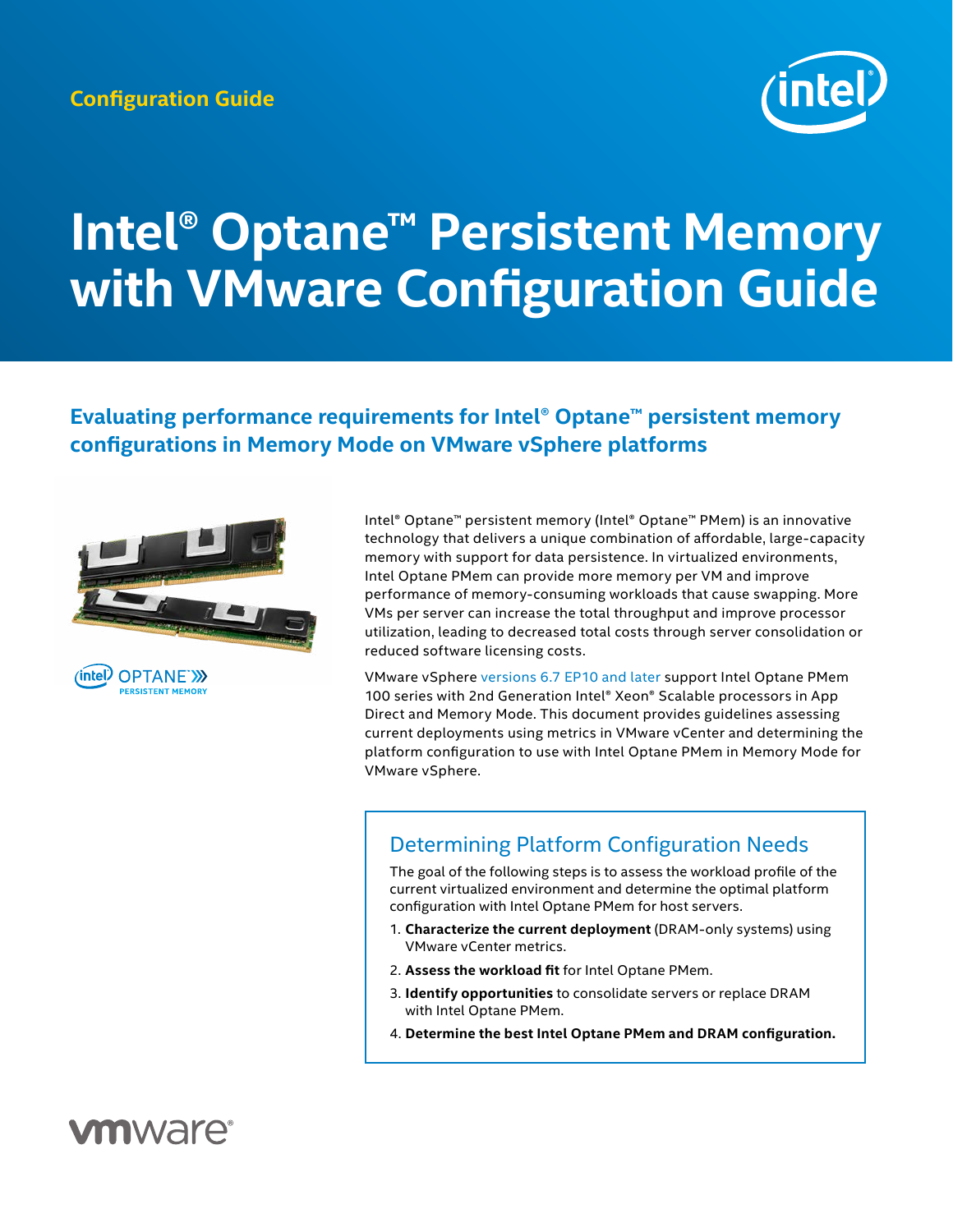#### **Step 1. Characterize the Current Deployment**

Identifying trends, peaks, and troughs on currently deployed workloads will help determine the opportunities to replace DRAM or consolidate servers with Intel Optane PMem. For best results, collect at least one week of data for representative workloads on the host systems for the following vCenter metrics (for instruction on collecting metrics refer to the [vSphere Performance and Monitoring](https://docs.vmware.com/en/VMware-vSphere/7.0/vsphere-esxi-vcenter-server-70-monitoring-performance-guide.pdf) guide):

- [CPU Usage \(%\).](https://docs.vmware.com/en/VMware-vSphere/7.0/com.vmware.vsphere.monitoring.doc/GUID-A6DA012E-D0CE-478B-9525-8B4703813542.html) Represents CPU usage for the host.
- [Memory Usage \(%\).](https://docs.vmware.com/en/VMware-vSphere/7.0/com.vmware.vsphere.monitoring.doc/GUID-8E94E0DB-2067-4087-88EA-84B996E74DB3.html) Represents memory usage for the host.
- [Memory Active \(MB\).](https://docs.vmware.com/en/VMware-vSphere/7.0/com.vmware.vsphere.monitoring.doc/GUID-52DE054B-62E0-45E0-A0B6-456E89CF285F.html) Represents the total active guest physical memory of all (powered on) VMs on the host.
- [Memory Swap Used \(MB\). R](https://docs.vmware.com/en/VMware-vSphere/7.0/com.vmware.vsphere.monitoring.doc/GUID-52DE054B-62E0-45E0-A0B6-456E89CF285F.html)epresents the total memory swapped by all (powered on) VMs on the host.
- [Memory Consumed \(MB\).](https://docs.vmware.com/en/VMware-vSphere/7.0/com.vmware.vsphere.monitoring.doc/GUID-52DE054B-62E0-45E0-A0B6-456E89CF285F.html) Represents the amount of memory used on the host.

#### **Step 2. Assess the Workload Fit for Intel® Optane™ PMem**

Using the metrics from Step 1, analyze the data for opportunities where Intel Optane PMem can provide additional memory capacity, relieving constraints on applications and VMs while meeting performance needs. The following scenarios indicate that workloads and VMs on the host server are generally well-suited for Intel Optane PMem:

- The most important criteria is that hosts have a **memory active (MB)** that is less than 25 percent of **total physical memory of the host (MB)**. For simplicity throughout this document, this calculation of **memory active (MB)/total physical memory of the host (MB)** will be referred to as the **% of active memory**.
- Hosts that are running out of memory, which is indicated by high **memory usage (%)**. The threshold at which the memory usage is considered "high" for the host will be unique to your deployment environment.
- Hosts that experience memory swap, which is indicated by **memory swap used (MB)**. A value greater than 0 indicates that memory swap is used on the host.

Table 1 shows an assessment of six hosts and their suitability for Intel Optane PMem that looks at the three indicators listed above and SLA thresholds that will be unique to your deployment environment.

|                   | <b>Is Memory Swap</b><br>Used (MB) $> 0$ ? | <b>Is Memory Active ÷ Total</b><br>Physical Memory ≤ 25%? | What is the<br><b>Memory Usage %?</b> | <b>SLA</b> | Is the Workload Suitable<br>for Intel Optane PMem? |
|-------------------|--------------------------------------------|-----------------------------------------------------------|---------------------------------------|------------|----------------------------------------------------|
| <b>DRAM-Host1</b> | Yes                                        | Yes                                                       | High                                  | Strict     | Yes                                                |
| <b>DRAM-Host2</b> | No                                         | Yes                                                       | Medium                                | Relaxed    | Yes                                                |
| DRAM-Host3        | No                                         | No                                                        | Medium                                | Strict     | No                                                 |
| <b>DRAM-Host4</b> | No                                         | Yes                                                       | High                                  | Strict     | Yes                                                |
| <b>DRAM-Host5</b> | Yes                                        | Yes                                                       | High                                  | Relaxed    | Yes                                                |
| <b>DRAM-Host6</b> | Yes                                        | Yes                                                       | Medium                                | Relaxed    | Yes                                                |

#### **Table 1.** Example Assessment of Workload Fit for Intel® Optane™ Persistent Memory Suitability

The following recommendations determine which hosts can benefit from Intel Optane PMem configuration and which should remain on DRAM-only:

- **Host1** has % of active memory less than 25%, a high memory usage, and memory swap is used, which indicates the host can benefit from more memory capacity, making it a good fit for Intel Optane PMem despite a strict SLA.
- **Host2** has % of active memory less than 25% and is good fit for Intel Optane PMem because it has medium amount of memory usage and a relaxed SLA.
- **Host3** has % of active memory greater than 25%, and the strict SLA makes it best suited to remain as a DRAM only host.
- **Host4** has % of active memory less than 25%, and high memory usage, indicating a good fit for Intel Optane PMem despite a strict SLA.
- **Host5** has % of active memory less than 25%, high memory usage, and a relaxed SLA, making it a good fit for Intel Optane PMem.
- **Host6** has % of active memory less than 25%, medium memory usage, and a relaxed SLA, making it a good fit for Intel Optane PMem.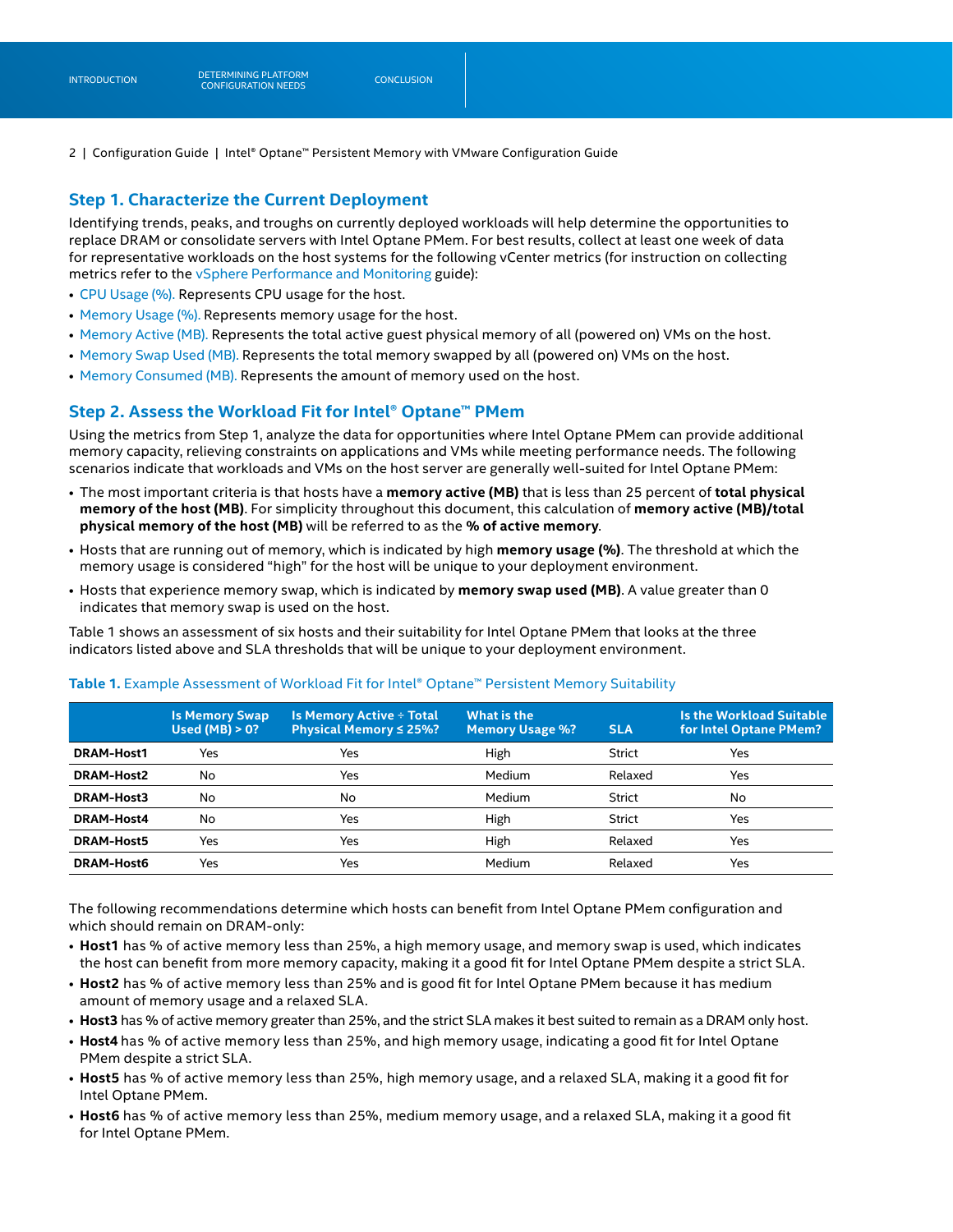#### **Step 3. Identify Server Consolidation or Memory Replacement Opportunities**

VMs and applications typically request significantly more memory allocation than what is actually used, leading to servers that are not fully utilized. Using the analysis from Step 2, now look at the host CPU utilization to identify opportunities to replace the DRAM with Intel Optane PMem to lower memory costs or add more memory capacity and consolidate servers to help reduce the cost of maintenance, hardware, and licensing (see Table 2).

#### **Table 2.** Example Analysis of Six Hosts for Consolidation or DRAM Replacement Opportunities

|                   | <b>CPU Usage %</b> | <b>Memory Usage %</b> | <b>Recommendation</b><br>from Step 2 | <b>Consolidate or Replace</b> |
|-------------------|--------------------|-----------------------|--------------------------------------|-------------------------------|
| <b>DRAM-Host1</b> | 20%                | 70%                   | <b>PMem</b>                          | Consolidate hosts 1 and 2     |
| <b>DRAM-Host2</b> | 40%                | 60%                   | PMem                                 | Consolidate hosts 1 and 2     |
| DRAM-Host3        | 40%                | 20%                   | <b>DRAM</b>                          | Remain DRAM only              |
| <b>DRAM-Host4</b> | 50%                | 80%                   | <b>PMem</b>                          | <b>DRAM Replacement</b>       |
| <b>DRAM-Host5</b> | 25%                | 75%                   | <b>PMem</b>                          | Consolidate hosts 5 and 6     |
| <b>DRAM-Host6</b> | 35%                | 55%                   | <b>PMem</b>                          | Consolidate hosts 5 and 6     |

The CPU and memory usage thresholds will be unique to your deployment requirements. In this example, the thresholds are 60 percent for CPU utilization and 75 percent for memory usage. Using the 6-host example in Table 2, consider the following options:

- **Host1** and **Host2** can be consolidated into one Intel Optane PMem-based server because the total combined CPU utilization and memory capacity requirements are within the defined thresholds.
- **Host3** is not evaluated, as the Step 2 analysis showed it was not a suitable fit for Intel Optane PMem.
- **Host4** is a candidate for Intel Optane PMem to replace a portion of the DRAM for lower memory costs.
- **Host5** and **Host6** can be consolidated into one Intel Optane PMem-based server.

#### **Step 4. Determine the System Memory Configuration for Intel Optane PMem and DRAM**

Servers deployed with Intel Optane PMem in Memory Mode utilize the DRAM installed in the system as a cache to deliver DRAM-like performance, which is used as high-capacity main memory. To determine the optimal system configuration, consider the following:

• **To determine the Intel Optane PMem configuration,** add the **memory consumed** and **memory swap used**  of the hosts that will be consolidated or where DRAM will be replaced. Optionally, for capacity planning, add 10-25 percent of headroom for high-availability or other failover scenarios.

#### **Intel Optane PMem Needed For Host =**

Memory Consumed + Memory Swap Used + *Optional Headroom Buffer*

• **To determine the DRAM configuration,** add **memory active** of the hosts that will be consolidated or where DRAM will be replaced and multiply by  $\alpha$ , where  $\alpha$  is a multiplier that can range from 1-2. VMware recommends that a host steady-state active memory should not exceed 50 percent of the available DRAM, which represents a multiplier of 2. Depending on the specific VM performance, SLA, or total cost constraints, a smaller DRAM configuration may meet deployment needs, which could be a multiplier of 1-2.

> **DRAM Needed For Host =**  Active Memory \* α

Table 3 summarizes the common Intel Optane PMem-to-DRAM configurations per 2-socket host (for 4-socket platforms, scale the configuration accordingly). The rows highlighted in green are memory configurations supported by VMware for production deployment when used along with the Balanced Profile PMem setting in the BIOS (see the knowledge base article vSphere Support for Intel's Optane Persistent [Memory \(PMEM\) \(67645\).](https://kb.vmware.com/s/article/67645) The Balanced Profile setting in the BIOS (see [Appendix B](#page-4-0) for additional information) is recommended for Intel Optane PMem in Memory Mode for all configurations and workloads.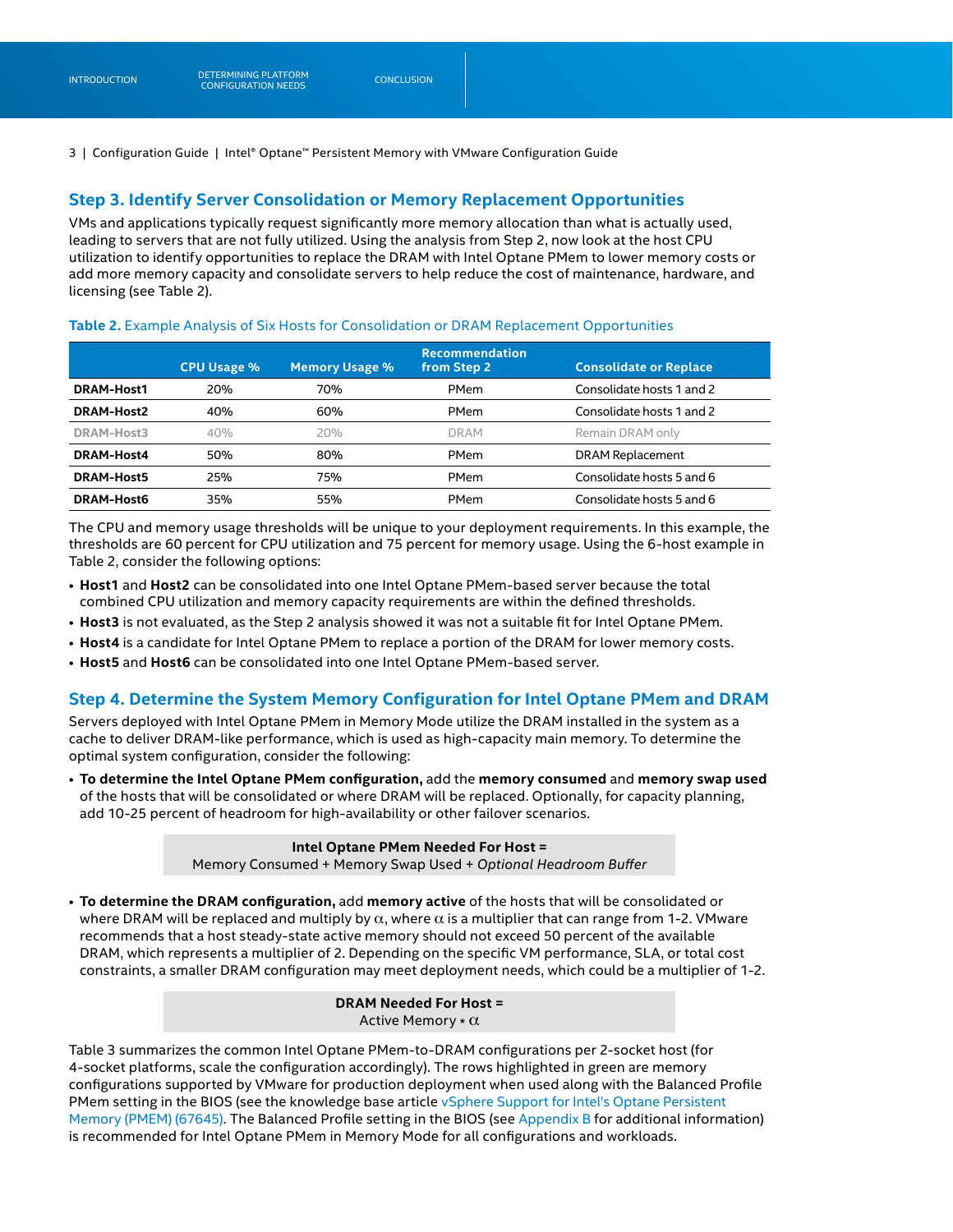#### **PMem Needed for Host DRAM Needed for Host Intel Optane PMem**  per 2-Socket Host **DRAM**  per 2-Socket Host **384 GB or less** 384 GB or less N/A 384 GB (12x32 GB DRAM) **512 GB or less** 192 GB or less 512 GB (4x128 GB PMem) 128 GB (8x16 GB DRAM) 192 GB (12x16 GB DRAM) **Between 512 GB – 1,024 GB** 384 GB or less 1,024 GB (8x128 GB PMem) 192 GB (12x16 GB DRAM)<br>1,024 GB (8x128 GB PMem) 384 GB (12x32 GB DRAM) 1,024 GB (8x128 GB PMem) **Between 1,024 GB – 1,536 GB** 384 GB or less 1,536 GB (12x128 GB PMem) 192 GB (12x16 GB DRAM) 192 GB DRAM) 1,536 GB (12x128 GB PMem) 384 GB (12x32 GB DRAM) 1,536 GB (12x128 GB PMem) **1,536 GB or More** 384 GB or more 3 TB (12x256 GB PMem) 3 TB (12x512 GB OR AM)<br>
3 TB (12x512 GB PMem) 3 TB (12x128 GB DRAM) 1.5 TB (12x128 GB DRAM)

#### **Table 3.** Common Intel® Optane™ Persistent Memory-to-DRAM Configurations per 2-Socket Host

VMware-supported configurations when deployed with Balanced Profile BIOS setting

The non-highlighted configurations are still valid and can be deployed with production support with VMware approval through the Request for Product Qualification (RPQ) process. Contact your VMware representative for more information.

In the 6-host example, the following memory configurations are recommended based on the previous analysis and considering the SLA requirements:

#### **Table 4.** Optimal Intel® Optane™ Persistent Memory-to-DRAM Configurations

|                   | <b>PMem</b><br><b>Needed</b> | <b>DRAM</b><br><b>Needed</b> | <b>SLA</b> | <b>Recommendation from</b><br>Step 3 | <b>Configuration</b>                   |
|-------------------|------------------------------|------------------------------|------------|--------------------------------------|----------------------------------------|
| DRAM-Host1        | 768 GB                       | 60 GB                        | Strict     | Consolidate hosts 1 and 2            | 1.5 TB Intel Optane PMem + 384 GB DRAM |
| DRAM-Host2        | 768 GB                       | 100 GB                       | Relaxed    | Consolidate hosts 1 and 2            |                                        |
| DRAM-Host3        | 768 GB                       | 150 GB                       | Strict     | <b>DRAM</b>                          | 768 GB DRAM                            |
| <b>DRAM-Host4</b> | $1.5$ TB                     | 120 GB                       | Strict     | DRAM Replacement                     | 1.5 TB Intel Optane PMem + 384 GB DRAM |
| <b>DRAM-Host5</b> | 512 GB                       | 80 GB                        | Relaxed    | Consolidate hosts 5 and 6            | 1 TB Intel Optane PMem + 192 GB DRAM   |
| DRAM-Host6        | 512 GB                       | 70 GB                        | Relaxed    | Consolidate hosts 5 and 6            |                                        |

Recommended configurations:

- **Host1** and **Host2** can be consolidated on a single server with Intel Optane PMem, using a supported configuration with 384 GB of DRAM to meet the strict SLA required for host 1.
- **Host3** should remain unchanged as a DRAM-only system.
- **Host4** memory capacity will not change once Intel Optane PMem is added.
- **Host5** and **Host6** can be consolidated on a single server with Intel Optane PMem. Based on the relaxed SLA requirements and optimal cost savings, a 1 TB Intel Optane PMem with 192 GB DRAM configuration is optimal. This configuration requires VMware approval for production support in deployment.

## **Conclusion**

Intel Optane PMem is an innovative memory technology that delivers a unique combination of affordable, large-capacity memory with support for data persistence. For virtualization, large memory capacity significantly increases VM density, server utilization, and throughput by avoiding swapping. By providing more memory per VM, Intel Optane PMem can improve performance, and more VMs per server increases throughput and processor utilization, leading to decreased total costs.

Find the solution that is right for your organization. Contact your Intel representative or visit **[intel.com/optanepersistentmemory](http://intel.com/optanepersistentmemory)**.

### Learn More

- [VMware vSphere Performance with](https://www.vmware.com/content/dam/digitalmarketing/vmware/en/pdf/techpaper/performance/pmem-balanced-profile-perf.pdf)  [Intel Optane Persistent Memory in](https://www.vmware.com/content/dam/digitalmarketing/vmware/en/pdf/techpaper/performance/pmem-balanced-profile-perf.pdf)  [Memory Mode – Balanced Profile](https://www.vmware.com/content/dam/digitalmarketing/vmware/en/pdf/techpaper/performance/pmem-balanced-profile-perf.pdf)
- [Intel Optane Persistent Memory](https://www.intel.com/content/dam/support/us/en/documents/memory-and-storage/data-center-persistent-mem/Intel-Optane-DC-Persistent-Memory-Quick-Start-Guide.pdf)  [Quick Start Guide](https://www.intel.com/content/dam/support/us/en/documents/memory-and-storage/data-center-persistent-mem/Intel-Optane-DC-Persistent-Memory-Quick-Start-Guide.pdf)
- [VMware vSphere Central](https://vspherecentral.vmware.com/t/persistent-memory-pmem/)  [Persistent Memory](https://vspherecentral.vmware.com/t/persistent-memory-pmem/)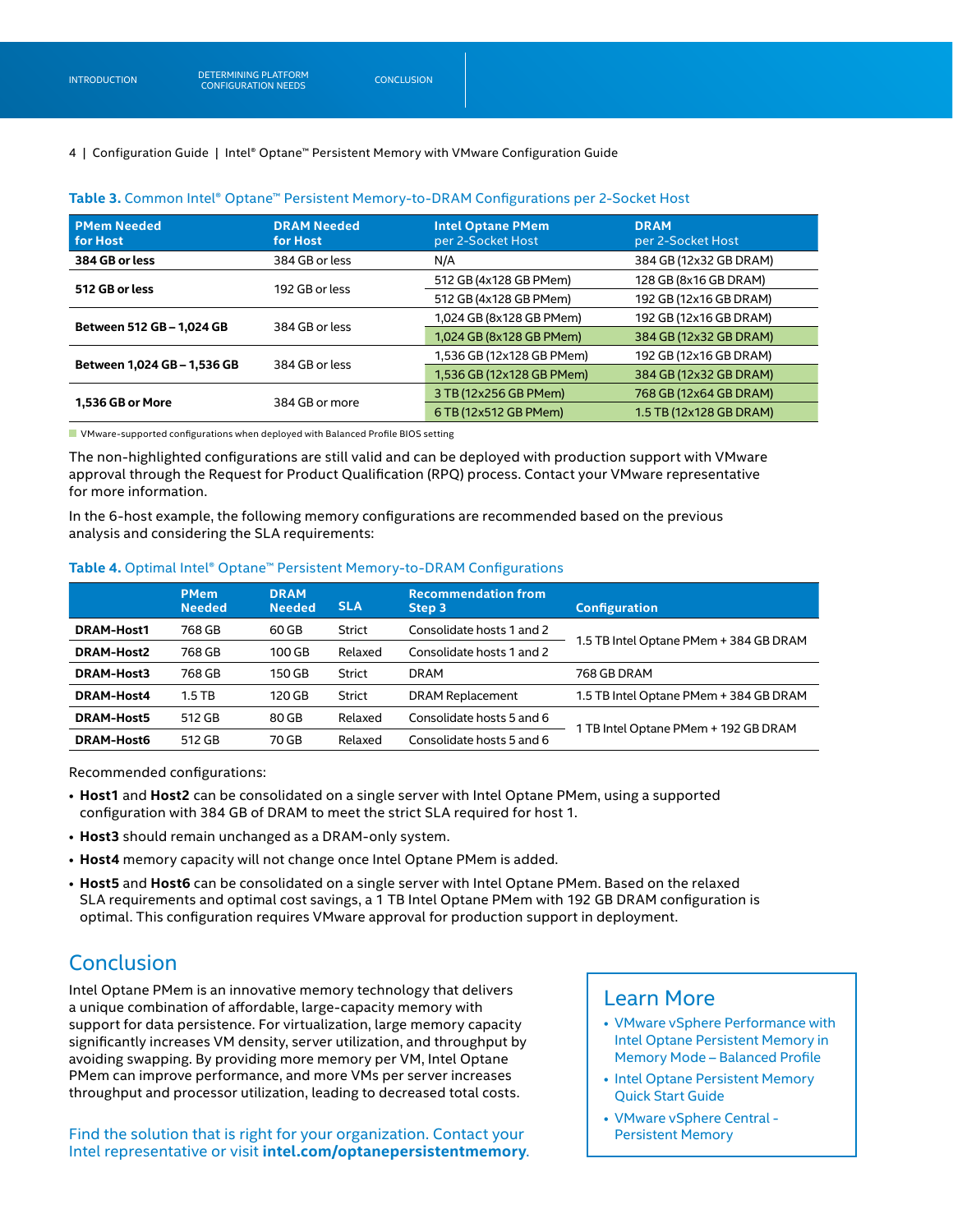## Appendix A: System Configuration Considerations

Find servers compatible with Intel Optane persistent memory by using the [VMware Compatibility Guide](https://www.vmware.com/resources/compatibility/search.php) and searching for the "Persistent Memory" feature. For additional information, refer to the VMware knowledge base article [vSphere Support for Intel's Optane Persistent Memory \(67645\).](https://kb.vmware.com/s/article/67645) If you do not see the server of your choice, contact your server vendor for the availability.

Return to [Determining Platform Configuration Needs](#page-0-0).

## <span id="page-4-0"></span>Appendix B: Balanced Profile Persistent Memory BIOS Setting

Intel Optane PMem coexists with traditional DDR4 DIMMs on the same memory bus. The memory controller in the 2nd Generation Intel Xeon Scalable processor arbitrates between the memory transactions coming from DRAM and Intel Optane PMem. Different arbitration profiles have been defined to determine the algorithm for when the memory controller switches between DRAM and Intel Optane PMem transactions. These profiles are configurable through a persistent memory BIOS setting. Originally, there were two profiles: Bandwidth Optimized and Latency Optimized. A new profile, Balanced Profile, was added specifically to optimize Memory Mode performance.

- **Bandwidth Optimized** arbitrates between DRAM and Intel Optane PMem to maximize DRAM bandwidth.
- **Latency Optimized** arbitrates between DRAM and Intel Optane PMem to minimize DRAM latency.
- **Balanced Profile** is optimized for Memory Mode, allowing the controller to switch more often between DRAM and Intel Optane PMem. This allows eviction transactions in DRAM to execute faster.

Figure B1 illustrates the memory bus switching between DRAM and Intel Optane PMem traffic based on the BIOS profiles.



DDR4 ■Intel® Optane™ Persistent Memory

#### **Figure B1.** BIOS profiles manage DRAM and Intel® Optane™ Persistent Memory, switching for specific needs.

In Memory Mode, DRAM is used as a cache while the Intel Optane PMem is used as volatile main memory to deliver DRAM-like performance (depending on the workload). The CPU memory controller first attempts to retrieve data from the DRAM cache, and when the data is present it returns the request, similar to how DRAM access works today. When the data is not present, the request is sent to Intel Optane PMem. The request is returned to the CPU and in parallel is sent to the DRAM cache. This extra request, resulting from the cache miss, in addition to the marginally higher latency of Intel Optane PMem compared to DRAM, can negatively impact performance. Balanced Profile optimizes Memory Mode performance by balancing the thresholds between DRAM and Intel Optane PMem to improve the bandwidth for all DRAM cache misses and maintaining the performance of DRAM cache hits.

Intel **recommends the Balanced Profile BIOS setting** for workloads using Intel Optane PMem in Memory Mode. Contact your preferred OEM vendor for more information, as the Balanced Profile may not be the default persistent memory BIOS setting.